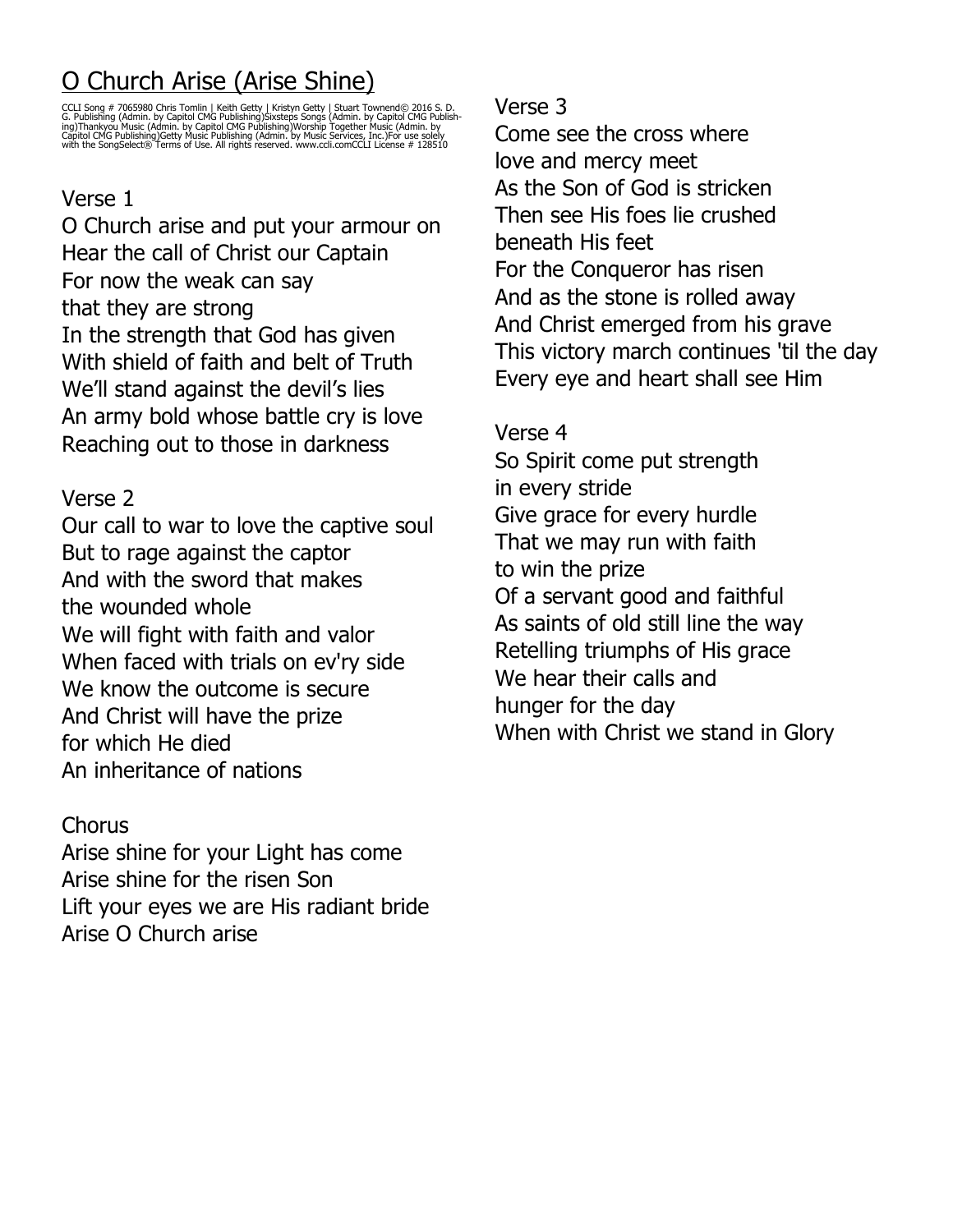## Our God Saves

CCLI Song Number 4972837Author Paul Baloche, Brenton BrownCopyright 2007 Thankyou Music, Integrity's Hosanna! MusicLeadworship SongsCCLI License Number 128510

Chorus 1 Our God saves Our God saves There is hope In Your Name Mourning turns To songs of praise Our God saves Our God saves

### Verse 1

In the Name of the Father In the Name of the Son In the Name of the Spirit Lord we come We're gather'd together To lift up Your Name To call on our Savior To fall on Your grace Hear the joyful sound Of our offering As Your saints bow down As Your people sing We will rise with You Lifted on Your wings And the world will see that

# Hear the Call of the Kingdom

CCLI Song # 4930752Author Keith Getty, Kristyn Getty, Stuart TownendCopyright 2006 Thankyou Music (Admin. by EMI Christian Music Publishing)

Verse 1 Hear the call of the Kingdom Lift your eyes to the King Let His song rise within you As a fragrant offering Of how God rich in mercy Came in Christ to redeem All who trust in His unfailing grace

Verse 2 Hear the call of the Kingdom To be children of light With the mercy of heaven The humility of Christ Walking justly before Him Loving all that is right That the life of Christ may shine through us

### Chorus 1

King of Heaven we will answer the call We will follow bringing hope to the world Filled with passion filled with power to proclaim Salvation in Jesus' name

## Verse 3

Hear the call of the Kingdom To reach out to the lost With the Father's compassion In the wonder of the cross Bringing peace and forgiveness And a hope yet to come Let the nations put their trust in Him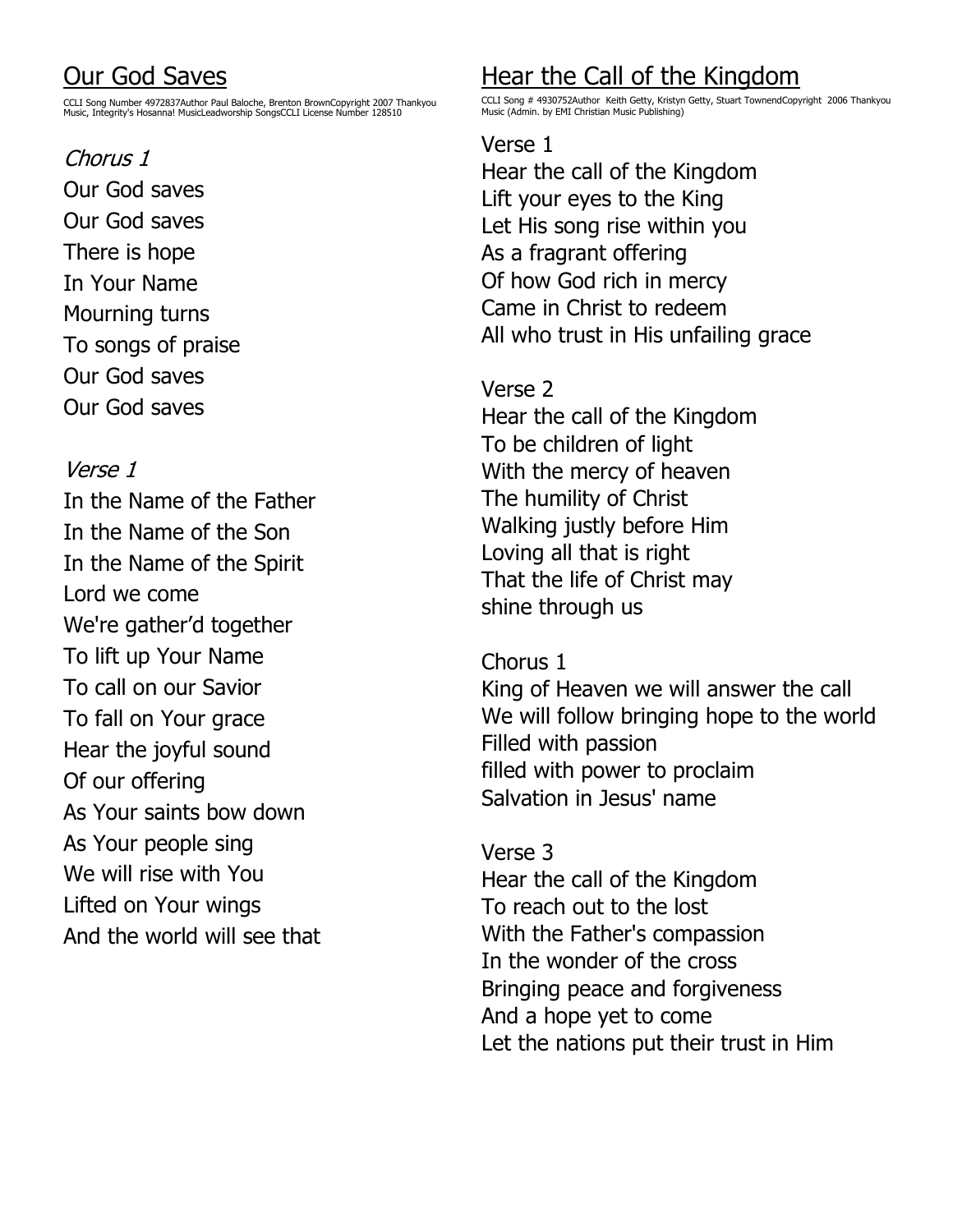## We Believe

CCLI Song # 6367165 Matthew Hooper | Richie Fike | Travis Ryan<br>© Abundant Life Ministries UK (Admin. by EMI Christian Music Publishing (IMI))<br>Integrity Worship Music (Admin. by EMI Christian Music Publishing (IMI))<br>Integri

## Verse 1

In this time of desperation When all we know is doubt and fear There is only one foundation We believe we believe In this broken generation When all is dark You help us see There is only one salvation We believe we believe

## Chorus 1

We believe in God the Father We believe in Jesus Christ We believe in the Holy Spirit And He's given us new life We believe in the crucifixion We believe that He conquered death We believe in the resurrection And He's coming back again (We believe)

## Verse 2

So let our faith be more than anthems Greater than the songs we sing In our weakness and temptations We believe we believe

## Bridge)

Let the lost be found and the dead be raised

In the here and now let love invade Let the church live loud our God we'll say We believe we believe And the gates of hell will not prevail For the pow'r of God has torn the veil Now we know Your love will never fail We believe we believe

Chorus 2

We believe in God the Father We believe in Jesus Christ We believe in the Holy Spirit And He's given us new life We believe in the crucifixion We believe that He conquered death We believe in the resurrection And He's coming back He's coming back again He's coming back again We believe we believe